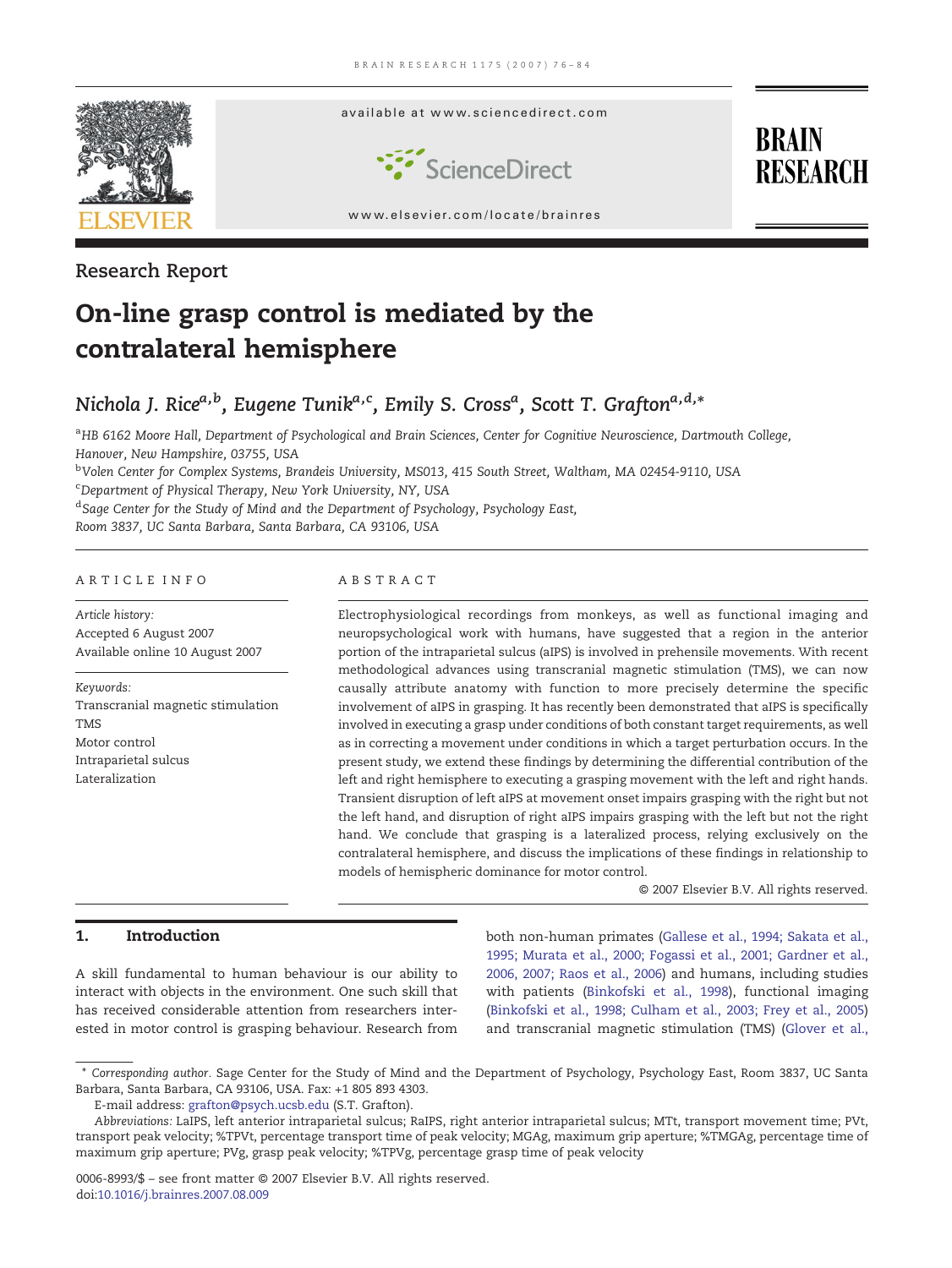[2005; Tunik et al., 2005; Rice et al., 2006\)](#page-7-0), have identified a network of fronto-parietal brain regions involved in this behaviour. Within this grasping network lies the anterior intraparietal sulcus (aIPS), the region that is most consistently identified to play a functional role in grasping. aIPS is located most commonly at the junction between the postcentral sulcus and in the intraparietal sulcus (IPS) (for review see [Tunik et al., 2007](#page-8-0)).

In a series of recent studies from our laboratory, we showed that transient disruption of aIPS with TMS impairs grasping behaviour [\(Tunik et al., 2005; Rice et al., 2006\)](#page-8-0). In the first of these studies, it was found that single-pulse TMS to aIPS disrupted grasping under conditions in which the object was perturbed (in either size or orientation), highlighting the role of aIPS in dynamic online control of actions. Further, it was shown that this disruption is goal- rather than effectordependent (i.e. a perturbation in size affected grasp aperture, whereas a perturbation in orientation affected hand orientation). Finally, it was proposed that aIPS may have a specific role in error detection because effects were only elicited within 65 ms after object perturbation ([Tunik et al., 2005\)](#page-8-0). In a follow-up study [\(Rice et al., 2006](#page-7-0)), deficits in grasping could also be demonstrated in conditions where the object remained stable in the environment. By tightly controlling viewing conditions and applying TMS at specific time intervals, it was possible to dissociate planning or detection of a change in the motor goal, from execution or the on-line adjustment of a movement. Thus, we could assess the specific contribution of aIPS in the planning and execution components of prehensile movements. This experiment revealed that the effect of TMS to aIPS on grasping was present for both grasp execution and online correction of movements. TMS had no effect on grasping when it was delivered during the motor planning phase (i.e. prior to movement onset), or during the detection in a change of task goal (i.e. when subjects could see that the target had changed size). Having established the role of the left hemisphere aIPS in dynamic control of right-handed grasp, we now ask whether the left and right aIPS (LaIPS and RaIPS, respectively) control the contralateral hand or whether this role is specialized to the left hemisphere.

In the abovementioned TMS studies, stimulation was limited to the LaIPS as subjects grasped with their right hand. Evidence from functional imaging studies is inconclusive regarding the lateralized specialization of aIPS for grasp, with right-handed grasping being associated with bilateral [\(Culham et al., 2003\)](#page-7-0) as well as contralateral [\(Frey et al., 2005\)](#page-7-0) activation in aIPS. In a combined lesion and fMRI study, [Binkofski et al. \(1998\)](#page-7-0) found evidence to suggest that patients with parietal lobe damage that encompasses aIPS are impaired at grasping with the hand contralateral to the lesion. However, their imaging data in healthy individuals showed bilateral activation in aIPS during grasping movements, though the activation was stronger in the contralateral hemisphere. Finally, the laterality issue has received attention in an action observation fMRI study [\(Shmuelof and Zohary,](#page-8-0) [2005](#page-8-0)) in which participants viewed pictures of prehensile movements performed with the left or right hand. The authors reported that LaIPS activation was greater when viewing righthanded grasp and RaIPS activation was greater when viewing left-handed grasping.

It remains unclear, therefore, whether the contribution of aIPS to grasp is lateralized or not. First, inferences from prior fMRI studies are limited because grasp was exclusively performed with the right hand. Second, data from patients with isolated anterior parietal lesions are rare and the role of post-lesion neural reorganization is unknown. Third, because action observation is inherently different from dynamic control of prehension, it remains unclear whether [Shmuelof](#page-8-0) [and Zohary's \(2005\)](#page-8-0) grasping observation data can be extended to dynamic control of self-generated prehension. Fourth, any existing fMRI data offers only correlative evidence and does not imply a causal relationship between anatomy and function. We therefore sought to determine the lateralization of aIPS involvement in dynamic control of prehensile movements by applying TMS to healthy individuals. Subjects were required to grasp an object with their left or right hand while TMS was applied to their LaIPS or RaIPS at the initiation of the reach-to-grasp movement. To our knowledge this is the first study to use TMS to reconcile the ambiguity of prehensile lateralization in aIPS generated by functional imaging and patient studies. We hypothesize that transient disruption of left aIPS will impair grasping with the right hand only and that disruption of right aIPS will impair grasping with the left hand only. In addition, we predict that the effects observed will be restricted to the grasp but not the transport component of the movement based on previous findings [\(Tunik et al., 2005; Rice et al., 2006\)](#page-8-0).

#### 2. Results

Kinematic data were analyzed separately for the transport and grasp components of the movement. Transport-related dependent measures included: movement time (MTt), peak velocity (PVt), and percentage time of peak velocity (%TPVt). These dependent measures were included as control measures, it was predicted that no significant findings would be found for transport-related measured. A demonstration of no significant effects on transport related measures is necessary to make any specific comments regarding the grasping component of the movement, as it is critical to illustrate that grasping deficits cannot be accounted for by an overall impairment in the reaching movement. Grasp-related dependent measures included: maximum grip aperture (MGAg), percentage time of MGAg (%TMGAg), peak velocity of grip aperture (PVg), and percentage time of peak velocity (%TPVg). All data are presented in [Table 1](#page-2-0); for conciseness, only significant findings are reported below.

Data analysis revealed that LaIPS mediates grasping with the right hand only, and RaIPS mediates grasping with the left hand only, as predicted this effect was restricted to grasp dependent measures. This was revealed by a significant TMS by hand interaction for the variable %TPVg  $(F_{(2,16)}=4.349)$ ,  $p = 0.031$ ); no other interactions were significant for any of the other dependent variables tested. A series of paired sample t-tests, comparing each TMS condition to the corresponding no TMS condition (each subsequently collapsed across object size, as there were no observed size effects or interactions) revealed that this interaction can be accounted for by a significant difference between no TMS and RaIPS TMS for the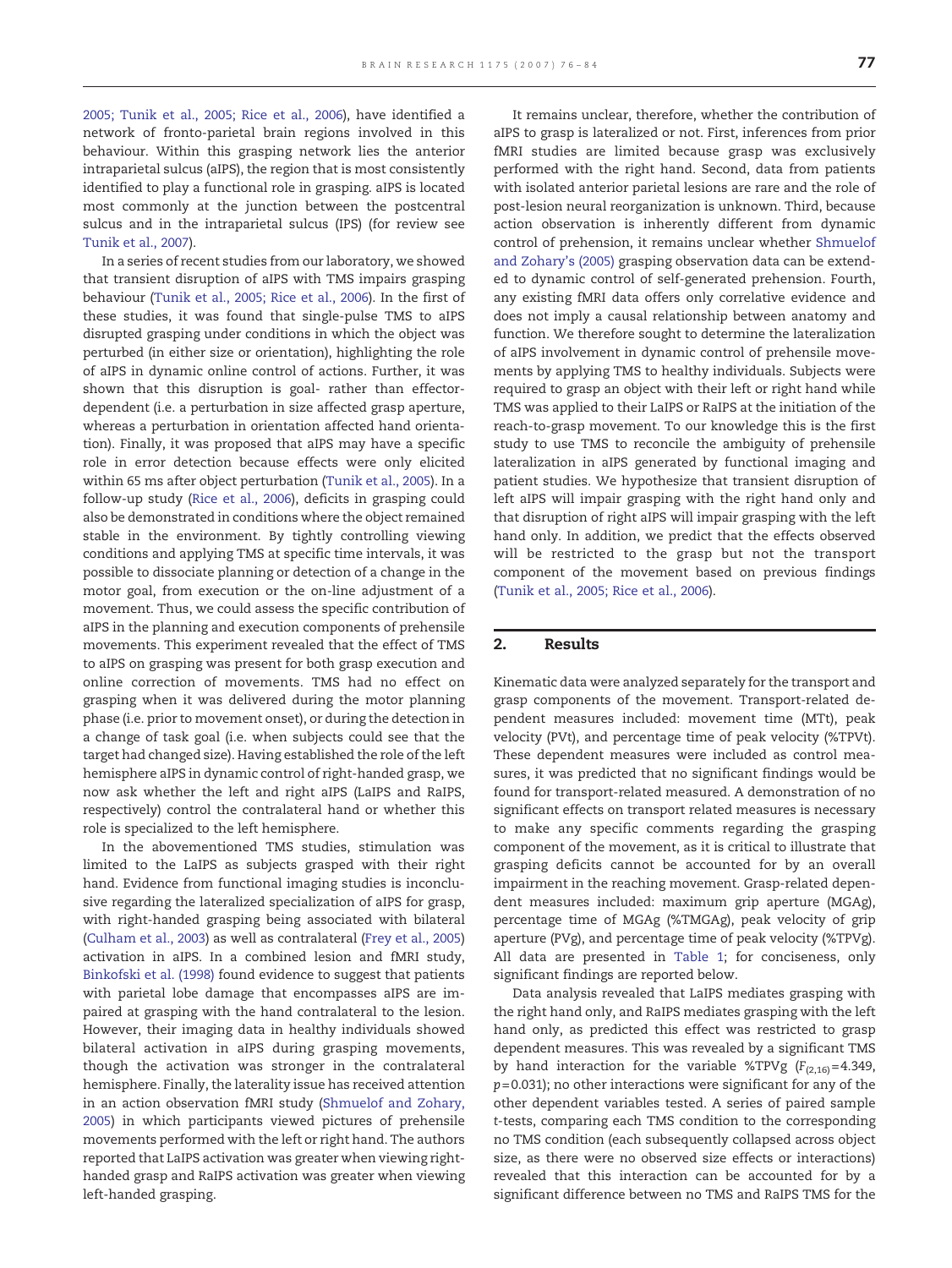<span id="page-2-0"></span>

| Table 1 - Results |            |      |                 |                  |              |               |               |                |              |
|-------------------|------------|------|-----------------|------------------|--------------|---------------|---------------|----------------|--------------|
|                   |            |      | MTt             | PVt              | %TPVt        | MGAg          | %TMGAg        | PVg            | %TPVg        |
| No TMS            | Left hand  | 5 cm | 907.55 (167.50) | 1079.90 (158.79) | 34.87 (4.83) | 60.49 (20.46) | 68.50 (13.69) | 192.65 (74.58) | 25.95 (5.40) |
|                   |            | 6 cm | 915.57 (137.63) | 1109.10 (157.54) | 34.13 (4.11) | 64.68 (19.67) | 69.80 (11.72) | 204.84 (70.69) | 26.23 (4.04) |
|                   |            | 7 cm | 913.86 (149.79) | 1084.79 (131.07) | 34.92 (5.73) | 67.85 (20.22) | 69.54 (11.16) | 212.36 (74.57) | 26.60 (5.09) |
|                   |            | 8 cm | 933.91 (160.26) | 1104.13 (149.06) | 33.40 (5.40) | 76.69 (20.94) | 72.17 (8.35)  | 249.73 (81.83) | 24.97 (4.21) |
|                   | Right hand | 5 cm | 812.54 (130.08) | 1218.39 (180.09) | 34.45 (3.04) | 66.42 (7.02)  | 69.58 (6.62)  | 218.88 (31.03) | 29.55 (7.10) |
|                   |            | 6 cm | 820.02 (128.15) | 1223.03 (155.42) | 34.66 (3.79) | 71.12 (6.89)  | 71.09 (7.21)  | 232.62 (27.24) | 30.20 (6.91) |
|                   |            | 7 cm | 815.52 (125.59) | 1220.75 (163.76) | 34.52 (3.42) | 77.08 (8.82)  | 73.08 (8.26)  | 253.81 (44.04) | 30.34 (6.57) |
|                   |            | 8 cm | 808.60 (104.02) | 1223.91 (157.86) | 35.14 (3.86) | 81.96 (8.90)  | 73.09 (9.26)  | 275.55 (48.41) | 28.20 (4.69) |
| <b>LaIPS TMS</b>  | Left hand  | 5 cm | 971.53 (197.43) | 1060.88 (136.46) | 33.76 (5.95) | 58.57 (14.51) | 71.37 (11.47) | 184.20 (46.05) | 25.62 (8.00) |
|                   |            | 6 cm | 994.29 (218.62) | 1025.39 (157.70) | 33.28 (5.74) | 63.32 (15.46) | 68.92 (12.43) | 204.88 (58.99) | 24.21 (6.51) |
|                   |            | 7 cm | 976.69 (199.12) | 1058.06 (179.24) | 32.71 (5.66) | 66.96 (16.46) | 70.40 (10.82) | 216.61 (56.82) | 24.30 (6.55) |
|                   |            | 8 cm | 977.16 (204.17) | 1067.51 (154.38) | 34.04 (6.98) | 70.47 (17.21) | 72.58 (12.38) | 231.60 (65.76) | 25.45 (7.64) |
|                   | Right hand | 5 cm | 850.99 (92.57)  | 1164.31 (175.54) | 33.87 (4.74) | 68.34 (8.77)  | 68.51 (14.41) | 232.01 (51.77) | 25.77 (6.00) |
|                   |            | 6 cm | 846.04 (107.21) | 1200.94 (166.25) | 34.40 (2.53) | 72.87 (6.99)  | 68.55 (8.21)  | 247.75 (46.04) | 24.45 (5.43) |
|                   |            | 7 cm | 857.89 (112.38) | 1187.78 (174.35) | 32.39 (3.71) | 77.05 (7.65)  | 68.12 (9.69)  | 270.25 (51.49) | 23.52 (5.05) |
|                   |            | 8 cm | 859.39 (133.63) | 1186.51 (179.91) | 33.99 (4.10) | 82.39 (7.76)  | 68.67 (11.88) | 289.25 (44.31) | 23.80 (6.50) |
| <b>RaIPS TMS</b>  | Left hand  | 5 cm | 968.30 (199.22) | 1111.30 (145.27) | 34.96 (6.44) | 64.17 (19.22) | 63.18 (14.70) | 220.68 (71.98) | 22.37 (5.42) |
|                   |            | 6 cm | 969.08 (211.25) | 1112.48 (162.37) | 34.48 (6.23) | 65.68 (19.34) | 64.25 (13.40) | 230.67 (75.60) | 21.03(6.11)  |
|                   |            | 7 cm | 967.65 (214.94) | 1116.56 (152.81) | 32.77 (7.00) | 69.09 (18.85) | 68.13 (11.24) | 232.00 (74.12) | 24.18 (8.49) |
|                   |            | 8 cm | 975.66 (230.49) | 1100.54 (195.27) | 33.47 (6.88) | 73.80 (21.08) | 71.58 (15.01) | 260.39 (87.26) | 20.40 (4.64) |
|                   | Right hand | 5 cm | 843.05 (129.91) | 1169.60 (152.36) | 34.41 (2.91) | 68.39 (8.94)  | 68.72 (8.15)  | 223.76 (38.12) | 26.48 (7.48) |
|                   |            | 6 cm | 839.74 (125.74) | 1187.17 (139.11) | 34.94 (1.70) | 71.48 (7.95)  | 68.84 (8.31)  | 239.60 (38.96) | 27.17(7.15)  |
|                   |            | 7 cm | 847.69 (139.27) | 1168.78 (148.64) | 34.88 (2.18) | 77.53 (7.07)  | 70.75 (8.69)  | 257.27 (33.93) | 27.22 (7.00) |
|                   |            | 8 cm | 821.27 (115.34) | 1195.70 (147.58) | 34.76 (2.35) | 82.83 (8.24)  | 72.69 (8.59)  | 291.49 (54.91) | 27.66 (6.27) |

Table depicts mean and standard deviations (shown in parentheses) for all the dependent variables, including movement time (MTt), peak velocity of wrist (PVt), time of peak velocity of wrist (%TPVt), maximum grip aperture (MGAg), time of maximum grip aperture (%TMGAg), peak velocity of grasp (PVg) and time of peak velocity of grasp (%TPVg). It is notable that MGAg for the 8-cm object is slightly smaller than the actual object size, we account for this by the placement of the markers on the index finger and thumb, which when the fingers are fully extended (as is necessary to grasp the larger objects) causes MGA to be smaller than actual object size.

left hand condition (t= 2.415,  $p=$  0.042), and a significant difference between no TMS and LaIPS TMS for the right hand condition ( $t = 4.017$ ,  $p = 0.004$ ) [\(Fig. 1a](#page-3-0)). These data were also expressed as a %TMS effect, and again collapsed across object size (as previous analysis revealed no effects or interactions of object size on this variable). One sample t-tests comparing each TMS condition to zero, revealed a significant TMS effect for both the LaIPS, Right hand condition (t=−4.112, p= 0.003), and the RaIPS, Left hand condition (t=−2.471, p= 0.039), no other significant differences were observed; these data are depicted in [Fig. 1](#page-3-0)b. A significant main effect of TMS was also observed for %TPVg  $(F_{(2,16)}=6.006, p=0.011)$ , with time of peak velocity occurring later in the no TMS condition relative to both TMS conditions (No TMS= 27.75, LaIPS = 27.71, RaIPS= 27.46). This difference was significant for both the left (t= 3.045,  $p = 0.016$ ) and right (t= 2.970,  $p = 0.018$ ) hemisphere (when compared to the no TMS condition), and unlikely accounts for the observed interactions described above.

A significant effect of object size was observed for MGAg  $(F_{(3,24)}=31.025, p<0.001)$ , with grip aperture increasing as object size increases (5 cm = 64.40 mm, 6 cm = 68.19 mm, 7 cm= 72.59 mm, 8 cm = 78.02 mm). A significant effect of object size was also observed for PVg  $(F_{(3,24)}=21.962, p<0.001)$ , with velocity increasing as object size increases (5 cm = 212.03 mm/s, 6 cm = 226.73 mm/s, 7 cm = 240.38 mm/s, 8 cm = 266.33 mm/s). This significant effect of object size for these grasp dependent measures may account for the failure to find any significant effects or interactions with TMS on

these variables, as this effect on object size increases the variability for these measures.

For the transport variables, as predicted, no significant effects or interaction with TMS were found. A significant effect of hand was observed for MTt  $(F_{(1,8)}=9.918, p=0.014)$ . This can be accounted for by subjects moving slower when grasping with their left hand (955.94 mm/s) than their right hand (835.23 mm/s). Such a finding supports the rationale for expressing temporal measures as a percentage of movement time. No other significant effects or interactions were observed.

#### 3. Discussion

In the present study, we used TMS to transiently disrupt LaIPS and RaIPS to assess the contribution of each hemisphere to the execution of prehensile movements with the right and the left hand. We revealed that TMS to LaIPS disrupts grasping with the right hand but not the left, and that TMS to RaIPS disrupts grasping with the left hand but not the right. Our results therefore limit the now established role of aIPS in dynamic control of prehension ([Tunik et al., 2005; Rice et al.,](#page-8-0) [2006\)](#page-8-0) to the contralateral hand.

Our findings are in accord with previous data showing that TMS to aIPS disrupts grasp (and not transport) kinematics on tasks that manipulate grasp-related parameters ([Tunik et al.,](#page-8-0) [2005; Rice et al., 2006](#page-8-0)). It is important to note that the transport kinematics were used as control variables, as we did not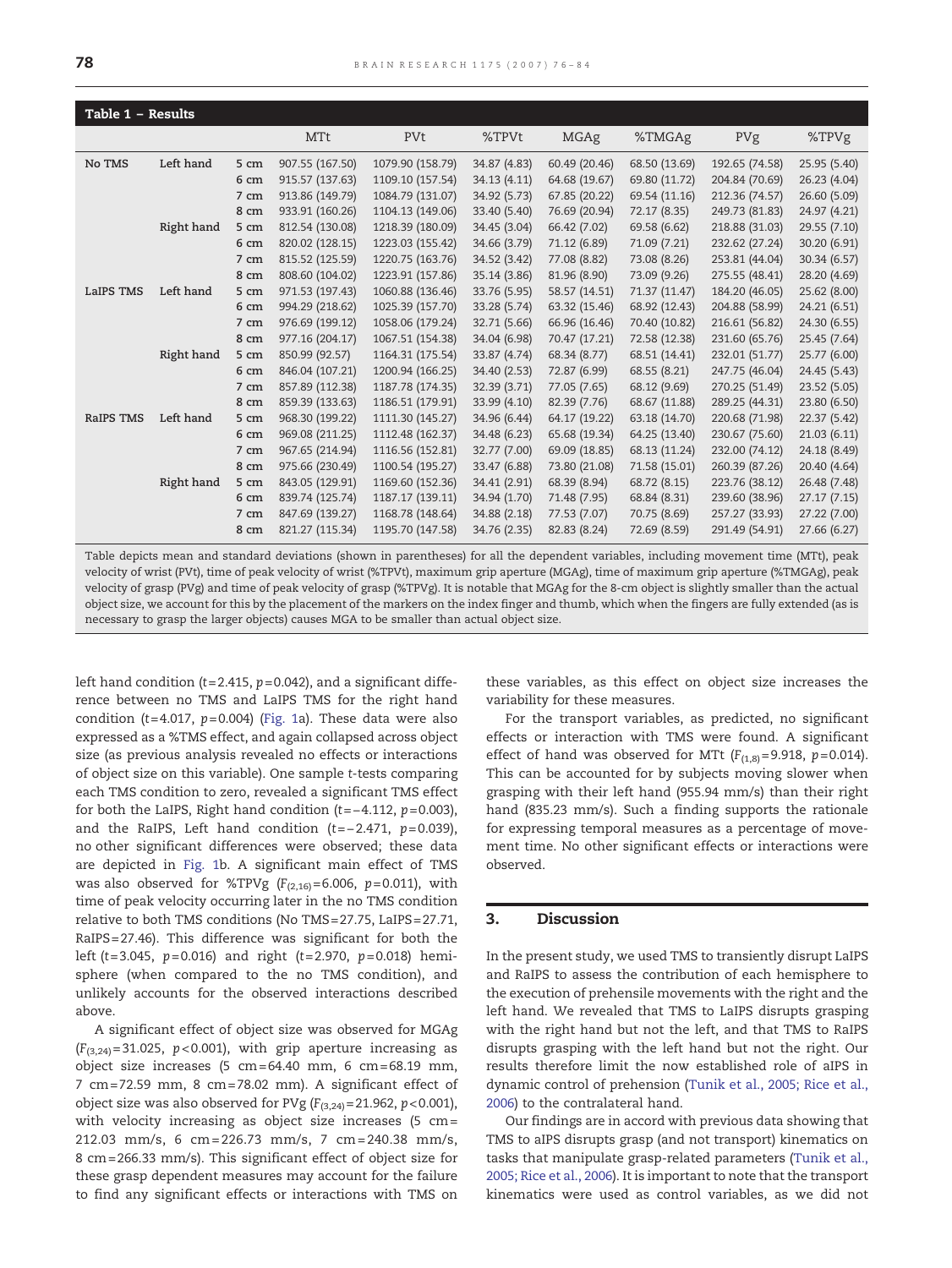<span id="page-3-0"></span>

Fig. 1 – Significant results. Graphs depicting significant findings for (a) Time of peak velocity, expressed as a percentage of movement time, and (b) %TMS effect for time of peak velocity. Bars indicate means, with standard errors, \*p< 0.05, \*\*p< 0.01.

predict any significant effect of TMS on these components of the movement. To make claims regarding the role of aIPS in the control of grasp, it is important to first establish that effects cannot be accounted for by an overall impairment of the reaching movement. One notable difference in the significant findings observed in this study and in previous investigations [\(Binkofski et al., 1998; Tunik et al., 2005; Rice et](#page-7-0) [al., 2006](#page-7-0)) is that the effects observed in the present study are limited to the temporal aspects of the grasping movement. In previous investigations, it has been reported that disruption of aIPS resulted in deficits in grasp-related variables in both the spatial (maximum grip aperture) and temporal (time of maximum grip aperture and peak velocity of grip aperture) dimensions. To reconcile such a finding it is important to consider what an earlier time of peak velocity of grasp represents in behavioral terms. An earlier time of peak velocity represents a shortening of the acceleration phase of the movement and a lengthening of the deceleration phase. For example, in the no TMS right hand condition, subjects achieve time of peak velocity on average at 29.57% of movement time, meaning that they spend approximately the first 30% of the movement accelerating, and the remaining 70% decelerating. In the LaIPS right hand condi-

tion, subjects achieve time of peak velocity on average at 24.39% of the movement, meaning that subjects now spend approximately 24% of the movement accelerating, and 76% of the movement decelerating. We believe that this lengthening of the deceleration phase represents an overall impairment in the movement, which subjects attempt to compensate for by allowing more time for the hand to home in on the target. As variables such as MGAg and %TMGAg occur within this deceleration phase of the movement, we propose that this longer deceleration phase allows subjects to compensate for deficits that may have been elicited within this time window.

The results of the present study extend the observations that patients with damage to LaIPS and RaIPS have contralesional grasping deficits [\(Binkofski et al., 1998](#page-7-0)). Because of the often broad extent of the lesion and the potential for post-stroke reorganization, the interpretation of that data may have limitations in establishing laterality of grasp control. In addition, our results settle the dispute regarding the contradictory findings within the functional imaging literature involving grasping with the right hand (see Introduction), and extend these findings to grasping with the left hand. The bilateral activation in aIPS during right handed grasp that was observed by [Binkofski et al. \(1998\)](#page-7-0) and [Culham](#page-7-0) [et al. \(2003\)](#page-7-0) may perhaps be the result of some interhemispheric resonance that may automatically occur in anticipation of bilateral actions. Another possibility is that the bilateral fMRI activations observed in aIPS are related to processing occurring later in the movement. Whatever the basis for such bilateral activation, our TMS data clearly show an absence of a causal relationship between the aIPS ipsilateral to the grasping hand and the execution of a prehensile movement.

Our results are unlikely to be accounted for by transitory interference due to the fact that the second TMS pulse was applied at approximately the same time as %TPVg for several reasons. First, our TMS pulses were applied at 0 and 100 ms after movement onset, and absolute time of peak velocity of the grasp occurred at an average time of 231.51 ms after movement onset for the no TMS condition. As such, the second TMS pulse was delivered more than 100 ms before the peak velocity of the grasp, making it unlikely that the effects can be accounted for by transitory interference of the second pulse. Second, our effects were observed only when subjects were grasping with the hand contralateral to the TMS pulse, if the effects were due to an interference from the TMS pulse itself then we would expect the effects to be observed for both hands for this variable. Third, if the effects can be accounted for by transitory interference then we would expect TMS effects to be observed for other variables occurring at approximately the same time as %TPVg, such as %TPVt (which occurred on average 295.82 ms after movement onset in the no TMS condition) yet no significant effects of TMS were observed for this variable.

Our data, taken in light of recent fMRI evidence that observation of prehensile movements [\(Shmuelof and Zohary,](#page-8-0) [2005; Hamilton and Grafton, 2006](#page-8-0)), viewing and naming tools [\(Chao and Martin, 2000\)](#page-7-0), and imagining or pantomiming a grasping movement ([Shikata et al., 2003](#page-8-0)) are associated with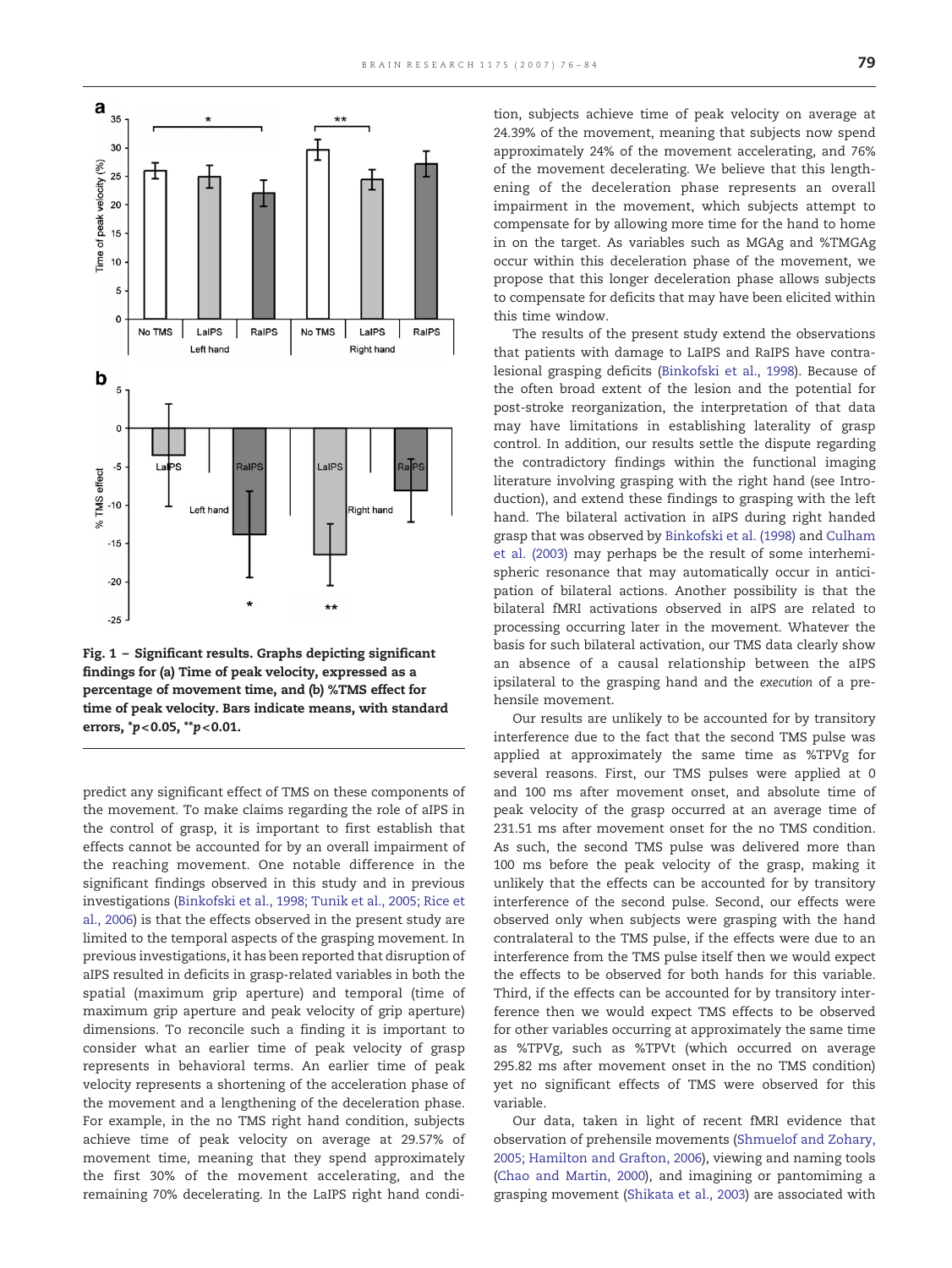activation in and around the aIPS, suggest that aIPS may be equally important during action observation and dynamic control (see also, [Tunik et al., 2007\)](#page-8-0). What remains unknown is whether a causal role of aIPS for action observation is likewise limited to the hemisphere contralateral to the observed hand, is specialized to one hemisphere, or is bilateral. This question is currently under investigation in our laboratory.

The results of our study rule out a left hemisphere dominance model for the prehension system. This provides evidence for a dissociation between the prehension and the praxis system. Research from patients with apraxia have shown that lesions to the inferior and superior parietal cortex (within and adjacent to the left intraparietal sulcus), and the left middle frontal gyrus cause difficulty with performance of complex skilled actions [\(Haaland et al., 2000](#page-7-0)). Such a finding is supported by imaging studies with healthy individuals, showing a distributed left hemisphere network of regions involved during the viewing and naming of tools [\(Chao and](#page-7-0) [Martin, 2000\)](#page-7-0), as well as planning and executing tool-use gestures with both the left and right hand [\(Johnson-Frey et al.,](#page-7-0) [2005\)](#page-7-0). Our results provide further support for a distinction between the parieto-frontal anatomy of the praxis system and the prehension system [\(Johnson-Frey, 2003; Johnson-Frey](#page-7-0) [et al., 2005\)](#page-7-0) by suggesting that unlike the praxis system (which is dominated by the left hemisphere), the prehension system is lateralized depending exclusively on the contralateral hand.

One difference between this study and those of previous investigations within our laboratory [\(Tunik et al., 2005; Rice](#page-8-0) [et al., 2006\)](#page-8-0) is the fact that we did not include a perturbation condition. The reason for this difference between the present study and our prior investigations is that [Rice et al. \(2006\)](#page-7-0) revealed that aIPS is involved in grasping independent of whether a perturbation occurs, making a perturbation an unnecessary manipulation in the current design. The results of the present study support this finding. Further, it was not clear from the previous investigation if the deficits we observed were confounded by processes related to predicting whether a perturbation would occur or not. The present design eliminates this possibility suggesting that aIPS is involved in grasping under conditions in which a perturbation will never occur. We included 4 different object sizes in the present design to ensure that the task was a difficult one. We argue in our previous study ([Rice et al., 2006\)](#page-7-0) that the previously reported lack of TMS effects under conditions of no perturbation [\(Tunik et al., 2005\)](#page-8-0) may be accounted for by the fact that the task was too easy, perhaps permitting subjects to execute a default movement.

Our results differ from a recent study [\(Davare et al., 2007\)](#page-7-0) showing that bilateral inactivation of aIPS is necessary to impair hand preshaping with the right hand, when applied 270–220 ms before object contact. Such findings differ from observations with patients ([Binkofski et al., 1998\)](#page-7-0), showing that a unilateral lesion to aIPS disrupts grasping with the contralateral hand, and TMS investigations, showing that transient disruption of left aIPS disrupts grasping to the right hand ([Tunik et al., 2005](#page-8-0)). We propose that the differences between the study of Davare et al. and the studies conducted within our lab can be accounted for by the timing of the TMS pulses and the task employed. We recently showed that TMS to left aIPS disrupts grasping, but only when applied simultaneous with hand movement execution (not during the planning phase of the movement) ([Rice et al., 2006](#page-7-0)), potentially reflecting a role of aIPS in the computation of a difference vector [\(Ulloa and Bullock, 2003](#page-8-0)). In the study of Davare et al., they applied the TMS pulses between 0 and 200 ms after the go signal, and reported an average reaction time (i.e. time to contact the object) of 268.7 ms. If we assume that the role of aIPS in grasping involves the online computation of a difference vector (i.e. the difference between the target and the current state), then this computation could not be made in the [Davare et al. \(2007\)](#page-7-0) task until contact with the object was made (as the task required applying a correct force to the object to pick it up). Therefore, the timing of the pulses was (for the most part) prior to the computation of this difference vector, at a time when we know that left aIPS alone has no functional role.

There are a number of other questions raised by this study that warrant further investigation. While the present study rules out a dominant left hemisphere model of grasp control, this conclusion is limited to right-handers. It would be interesting to address the role of these regions in left-handed subjects. Evidence from a recent study ([Gonzalez et al., 2006\)](#page-7-0), showing that both left- and right-handers are affected similarly (by their left hand only) when grasping objects embedded in visual illusions, might suggest that left-handers will show a similar pattern of effects as that shown here. Another interesting question that warrants investigation is the contribution of LaIPS and RaIPS to grasping in the contralateral and ipsilateral visual fields. Investigations from imaging ([Handy et al., 2003,](#page-7-0) [2005; Shmuelof and Zohary, 2005\)](#page-7-0) as well as patient studies ([Perenin and Vighetto, 1988\)](#page-7-0) suggest that there may be differential hemispheric involvement when objects are presented in the contralateral or ipsilateral hemifield.

It also remains to be determined if the parietal cortex contributes to reaching in a lateralized manner. While some studies suggest bilateral involvement ([Connolly et al., 2003\)](#page-7-0), others suggest that the involvement may be contralateral ([Desmurget et al., 1999](#page-7-0)). A good candidate for such an investigation would be a region within the precuneus, which has been suggested to be the human homologue of the monkey parietal reach region ([Connolly et al., 2003](#page-7-0)). We would predict, based on a recent overlap study of patients suffering from unilateral optic ataxia [\(Karnath and Perenin, 2005\)](#page-7-0), that the organization of this reaching system is contralateral in a similar way as the organization of the grasping system.

In conclusion the results of the present study shed light on the fronto-parietal hemispheric contribution to grasping with the right and left hand. In particular, we show that prehensile movements are highly lateralized with the LaIPS-mediating grasp execution with the right hand but not the left, and the RaIPS-mediating grasp execution with the left hand but not the right.

#### 4. Experimental procedures

#### 4.1. Subjects

Nine healthy subjects participated in the study after providing written informed consent (6 females, 3 males; mean age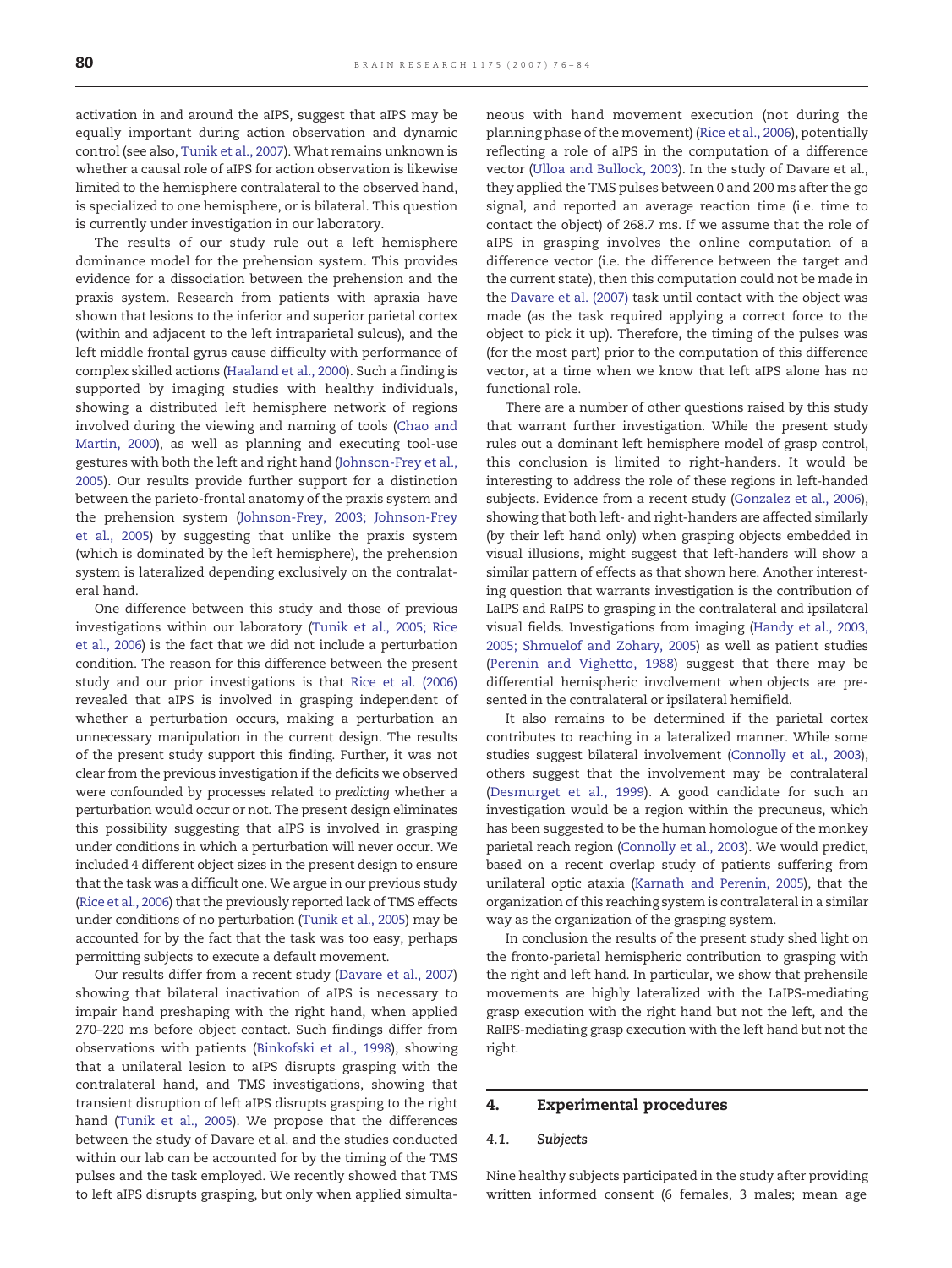± standard deviation (S.D.), 24.67± 3.43 years old). Dartmouth Institutional Review Board approval was granted for all procedures. All subjects were right handed, as determined using the Edinburgh Handedness Inventory [\(Oldfield, 1971](#page-7-0)). Informed consent was obtained from each subject prior to participation in the study in accordance with the principles of the Declaration of Helsinki.

#### 4.2. Procedure

Subjects were seated at a table and instructed to place their thumb and index finger on a start button directly in front of them. 57 cm away from them, positioned at shoulder level, they viewed an object mounted on the shaft of a motor (Kollmorgen model no. S6MH4); this object comprised 4 rectangular targets offset at varying degrees, each target was 1.5 cm wide and 1 cm deep, however the length of each target varied (8, 7, 6 or 5 cm) (Fig. 2). On a trial-by-trial basis, the motor rotated the object so that one of the four targets was oriented vertically. We included four different sized objects so that, on each trial, subjects would be required to plan and execute the movement, without relying on a default movement strategy. Visual feedback was controlled by liquid crystal shutter glasses (Plato System, Translucent Technologies, Canada), which were programmed to open for 200 ms at the start of each trial, and remained opaque between each trial. Subjects were instructed to grasp the target (which was oriented on the vertical dimension) as soon as the shutter glasses opened. The object was to be grasped using a precision grip, with their index finger and thumb. The object was not to be removed from the motor, subjects simply had to grasp the object briefly then release their grip and return to the start position. Subjects grasped the target with either their left or their right hand, while they received TMS to their left hemisphere, right hemisphere or not at all. As such there





were six different conditions, presented in blocks in a counterbalanced order: (1) No TMS, Right hand grasp; (2) No TMS, Left hand grasp; (3) Right hemisphere TMS, Right hand grasp; (4) Right hemisphere TMS, Left hand grasp; (5) Left hemisphere TMS, Right hand grasp; (6) Left hemisphere TMS, Left hand grasp. Each block consisted of 40 trials, with there being an equal probability of each of the four target objects being oriented on the vertical dimension on any given trial, forcing subjects to make a movement plan during the viewing period of each trial. In TMS trials, the TMS was delivered in double pulses, with the first pulse (TMS 1) delivered simultaneous with the release of the start button, and the second pulse (TMS 2) occurring 100 ms after the first (see Fig. 2). This double-pulse sequence was used to lengthen the window during which the TMS-induced virtual lesion affected function. This sequence has proven effective in similar TMS paradigms carried out in our lab [\(Rice et al., 2006](#page-7-0)).

#### 4.3. Localization of brain sites and TMS:

Two cortical sites were chosen for stimulation: (1) the most anterior region of the IPS in the left hemisphere (LaIPS) and (2) the most anterior region of the IPS in the right hemisphere (RaIPS). In both hemispheres, this region is located at the junction between the anterior extent of the IPS and the inferior postcentral sulcus [\(Culham et al., 2003; Frey et al., 2005](#page-7-0)) ([Fig. 3](#page-6-0)). Ear plugs were provided to dampen the noise associated with the discharge from the TMS coil as well as the rotation of the motor. Given that grasp was performed by left and right hands in each subject, the left and right aIPS sites served as each other's control condition. As an additional precaution, subjects were tested in a no-TMS condition. In previous experiments within our laboratory, we have used a range of control sites, including primary motor cortex and the parieto-occipital complex [\(Tunik et al., 2005\)](#page-8-0), and a medial and a caudal portion of the left aIPS [\(Rice et al., 2006\)](#page-7-0). In both these studies, it has been shown that TMS to only LaIPS disrupts grasping, providing strong evidence to suggest that these effects can be localized to LaIPS and the effects cannot be accounted for by a spread of activation to nearby areas.

A high-resolution three-dimensional volumetric structural MRI was obtained for each subject (Philips 3T MRI scanner), and the cortical surface was displayed as a three-dimensional representation using Brainsight Frameless Stereotaxic software (Rogue-Research, Canada). Each targeted cortical site was demarcated on the three-dimensional image using the same software. The position of the coil and the subject's head were monitored using a Polaris Optical Tracking System (Northern Digital, Inc., Canada). Positional data for both rigid bodies were registered in real time to a common frame of reference and were superimposed onto the reconstructed three-dimensional MRI image of the subject using the Brainsight software (Rogue-Research, Canada). For both sites, the TMS coil was held tangential to the surface of the skull, with the handle pointing backwards. The coil was held to the subjects' skull by the experimenter using one hand, with the other hand stabilizing the head to the coil. The position of the coil to the head was monitored continuously online using Brainsight (Rogue-Research, Canada), and head movements were judged to be negligible. A chin-rest was not used in this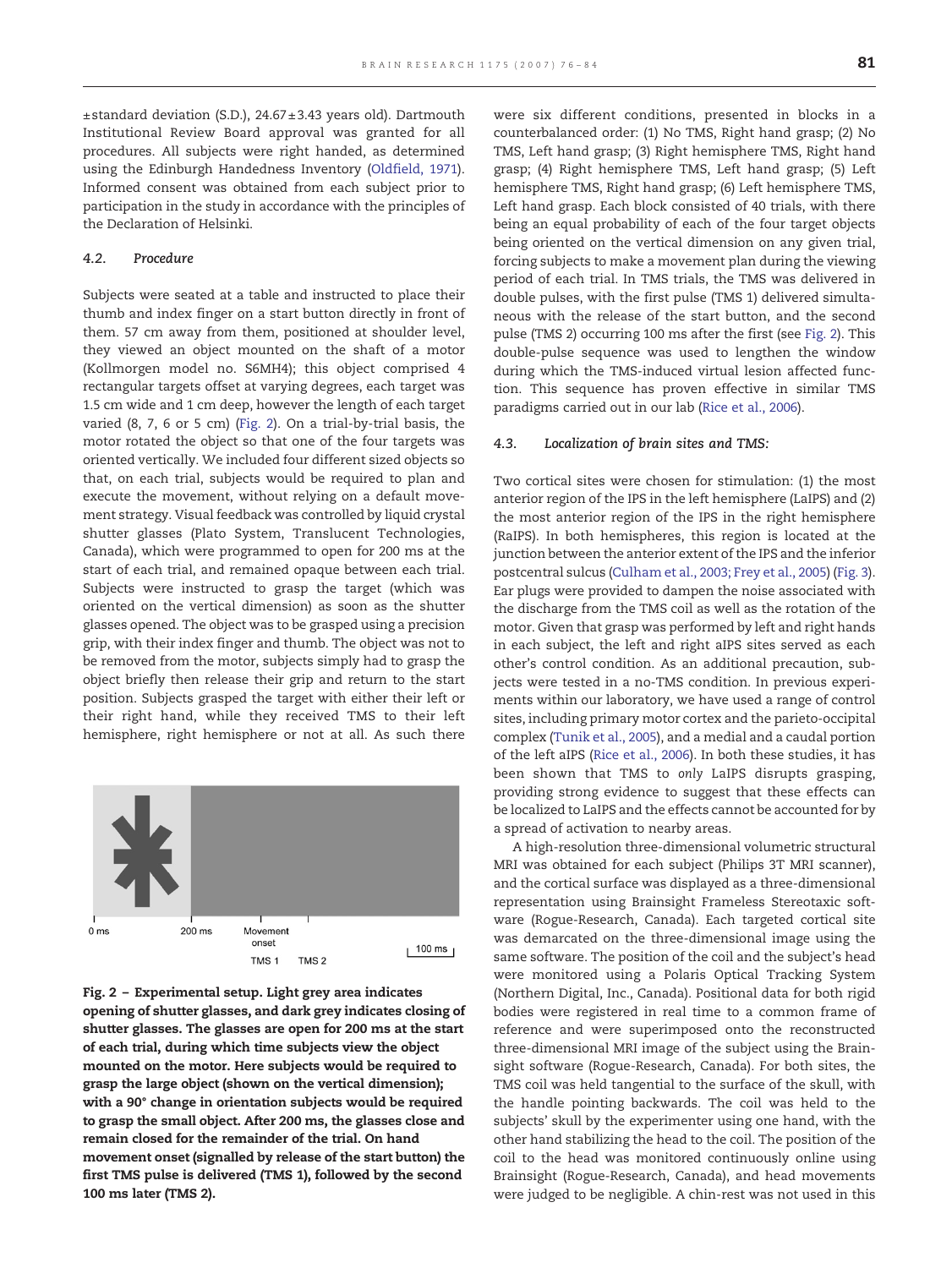<span id="page-6-0"></span>

Fig. 3 – Localization of brain sites for TMS. A three-dimensional rendering of one subject's structural MRI, illustrating the left and the right hemispheres. The cortical sites chosen for stimulation are indicated by the white dots, which are placed at the junction between the most anterior region of the intraparietal sulcus, and the postcentral sulcus.

experiment in an attempt to eliminate the side effects of head, neck and back pain, which have been reported in a previous study in our laboratory using a similar experimental set-up, and attributed to the use of a chin-rest ([Rice et al., 2006](#page-7-0)).

A Neotonus PNS stimulator (model no. N-0233-A-110V) (Neotonus Inc., GA) with an air cooled iron-core butterflyshaped coil was used to administer TMS. Pulse duration for this stimulator and head coil is 180 μs (at 100% of operating power). This stimulator generates cosine pulses, and the magnetic field distribution of the coil is comparable to a 5 cm × 10 cm figure of eight coil ([Epstein and Zangaladze, 1996\)](#page-7-0). Measurements in a model head have indicated that the isopotential contours of the induced electric field have an oval shape, with the long axis parallel to the central windings of the coil and the maximum electric field directly beneath the center [\(Epstein et al., 1996](#page-7-0)). Double-pulse TMS (inter-stimulus interval, 100 ms) was applied at 110% of motor threshold, to each hemisphere. Motor threshold was determined separately for both the left and right hemisphere, and defined as the intensity required to produce a visible contraction of the intrinsic contralateral hand muscles 50% of the time with the coil positioned over the hand area of the left and right primary motor cortex.

After completing the experiment, all participants were required to complete a side effects questionnaire, as recommended by [Machii et al. \(2006\).](#page-7-0) No side effects were reported by any of the subjects. This is a notable difference when compared to a previous TMS investigation within our laboratory using a similar experimental design and also stimulating the intraparietal sulcus (although we note that in the previous study, TMS was limited to left hemisphere stimulation) [\(Rice](#page-7-0) [et al., 2006\)](#page-7-0). In this previous study, the reported side effects included five reports of neck pain, four reports of headache, two reports of scalp pain, and one report of difficulty concentrating. We believe the exclusion of the chin rest can account for the majority of the reduction in reported side effects in the present study, and suggest this should be a consideration in the design of future TMS studies. We note that controlling head movements is fundamental to TMS investigations to ensure that stimulation is being limited to the site of interest. We, however, believe that with methodological advances, in particular, the introduction of frameless stereotaxic software such as Brainsight (Rogue-Research,

Canada), which allows one to monitor the position of the stimulation locus to the site of interest, it is possible to monitor and document head movements online, and subsequently remove such data from analysis.

#### 4.4. Analysis and statistics

Kinematic data were obtained by localizing the threedimensional position of six infrared light-emitting diodes (Optotrak 3020, Northern Digital Inc., Canada; sampling rate, 100 Hz) attached to the joint between the distal and intermediate phalanges of the index finger and thumb on the left and right hand and the metacarpophalangeal joint (MPJ) of the index finger of the right hand, and little finger of the left hand. The placement of the markers ensured minimal occlusion during the grasping movement. Offline, missing samples were interpolated and the data were filtered at 10 Hz using custom written Labview (National Instruments, TX) software. The onset and offset of the movement were defined as the time at which the velocity of the MPJ marker exceeded and then fell below 50 mm/s, respectively. Trials were excluded from analysis if missing data points due to occlusion of the infrared light-emitting diodes prevented the analysis of that trial. A total of 82% of data were included in final analysis.

Kinematic data were analyzed separately for the transport and grasp components of the movement. Based on previous findings [\(Tunik et al., 2005; Rice et al., 2006\)](#page-8-0), we predict that aIPS will be involved in only the grasp component of the movement. Transport-related dependent measures included: MTt, defined by the time interval between movement onset and offset; PVt, defined as the maximum value of the first derivative of the 3D position of the MPJ marker; and %TPVt, defined as the time interval between peak velocity and movement onset, expressed as a percentage of movement time. Grasp-related dependent measures included: MGAg, defined as the three-dimensional distance between the index and thumb markers; %TMGAg, defined as the time interval between MGAg and movement onset, expressed as a percentage of movement time; PVg, defined as the maximum value of the first derivative of grip aperture; and %TPVg defined as the time interval between peak velocity of grip aperture and movement onset, expressed as a percentage of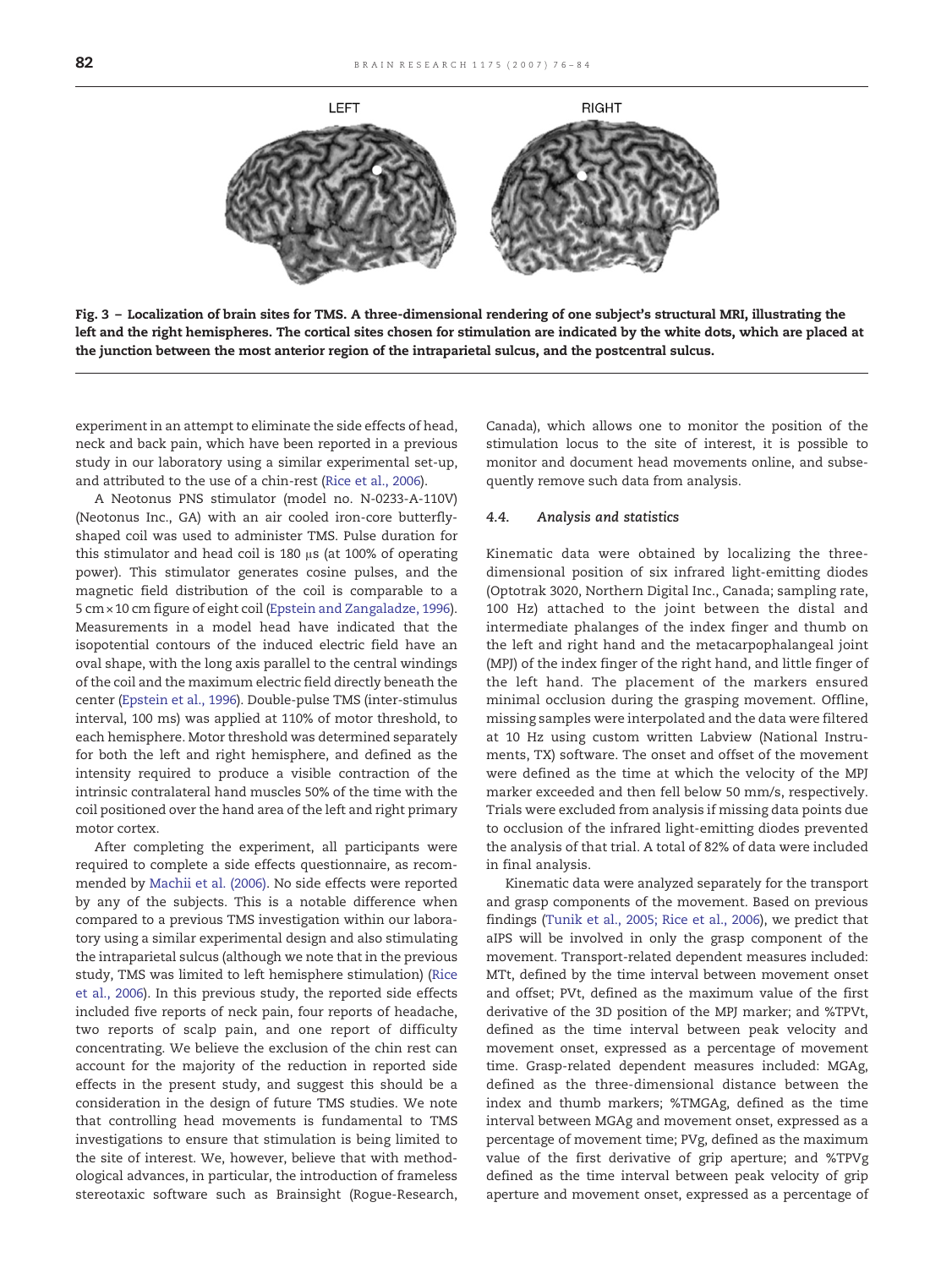<span id="page-7-0"></span>movement time. Temporal measures were always expressed as a function of movement time as pilot data indicated that subjects are slower at grasping with their left hand than their right, and we wanted to ensure that any effects observed in these variables were not a function of hand effect.

Data were analyzed using  $3 \times 2 \times 4$  repeated measures analysis of variance (ANOVA) for each dependent measure, with factors TMS site (LaIPS, RaIPS and No TMS), hand (Left hand and Right hand) and object size (8, 7, 6 and 5 cm). Where significant results were obtained pre-planned t-tests were used for subsequent analysis. In addition, for variables affected by TMS, data was normalized to the corresponding no TMS condition, and expressed as a percentage TMS effect, according to the following equation: %TMS effect=[(TMS condition−Mean No TMS condition) / (Mean No TMS Condi- $\frac{1}{x}$  tion)] $\times$ 100. A similar method of expressing TMS effects have been reported elsewhere (Schenk et al., 2005). A one-sample ttest was then conducted on these data comparing each condition to zero (with zero indicating no effect of TMS). A significance threshold of 0.05 was adopted. For conciseness only significant findings are discussed, however data for all variables are presented in [Table 1](#page-2-0).

#### Acknowledgment

This work was supported by PHS grants NS44393 and NS33505.

#### REFERENCES

- Binkofski, F., Dohle, C., Posse, S., Stephan, K.M., Hefter, H., Seitz, R.J., Freund, H.J., 1998. Human anterior intraparietal area subserves prehension – a combined lesion and functional MRI activation study. Neurology 50, 1253–1259.
- Chao, L.L., Martin, A., 2000. Representation of manipulable man-made objects in the dorsal stream. NeuroImage 12, 478–484.
- Connolly, J.D., Andersen, R.A., Goodale, M.A., 2003. FMRI evidence for a 'parietal reach region' in the human brain. Exp. Brain Res. 153, 140–145.
- Culham, J.C., Danckert, S.L., DeSouza, J.F.X., Gati, J.S., Menon, R.S., Goodale, M.A., 2003. Visually guided grasping produces fMRI activation in dorsal but not ventral stream brain areas. Exp. Brain Res. 153, 180–189.
- Davare, M., Andres, M., Clerget, E., Thonnard, J.-L., Olivier, E., 2007. Temporal dissociation between hand shaping and grip force scaling in the anterior intraparietal area. J. Neurosci. 27, 3974–3980.
- Desmurget, M., Epstein, C.M., Turner, R.S., Prablanc, C., Alexander, G.E., Grafton, S.T., 1999. Role of the posterior parietal cortex in updating reaching movements to a visual target. Nat. Neurosci. 2, 563–567.
- Epstein, C.M., Zangaladze, A., 1996. Magnetic coil suppression of extrafoveal visual perception using disappearance targets. J. Clin. Neurophysiol. 13, 242–246.
- Epstein, C.M., Verson, R., Zangaladze, A., 1996. Magnetic coil suppression of visual perception at an extracalcarine site. J. Clin. Neurophysiol. 13, 247–252.
- Fogassi, L., Gallese, V., Buccino, G., Craighero, L., Fadiga, L., Rizzolatti, G., 2001. Cortical mechanism for the visual guidance of hand grasping movements in the monkey: a reversible inactivation study. Brain 124, 571–586.

Frey, S.H., Vinton, D., Norlund, R., Grafton, S.T., 2005. Cortical

topography of human anterior intraparietal cortex active during visually guided grasping. Cogn. Brain Res. 23, 397–405.

- Gallese, V., Murata, A., Kaseda, M., Niki, N., Sakata, H., 1994. Deficit of hand preshaping after muscimol injection in monkey parietal cortex. NeuroReport 5, 1525–1529.
- Gardner, E.P., Babu, K.S., Reitzen, S.D., Ghosh, S., Brown, A.M., Chen, J., Hall, A.L., Herzlinger, M., Kohlenstein, J.B., Ro, J.Y., 2006. Neurophysiology of prehension: I. Posterior parietal cortex and object-oriented hand behaviors. J. Neurophysiol. 97, 387–406.
- Gardner, E.P., Ro, J.Y., Babu, K.S., Ghosh, S., 2007. Neurophysiology of prehension: II. Response diversity in primary somatosensory (S–I) and motor (M–I) cortices. J. Neurophysiol. 97, 1656–1670.
- Glover, S., Miall, R.C., Rushworth, M.F.S., 2005. Parietal rTMS disrupts the initiation but not the execution of on-line adjustments to a perturbation of object size. J. Cogn. Neurosci. 17, 124–136.
- Gonzalez, C.L.R., Ganel, T., Goodale, M.A., 2006. Hemispheric specialization for the visual control of action is independent of handedness. J. Neurophysiol. 95, 3496–3501.
- Haaland, K.Y., Harrington, D.L., Knight, R.T., 2000. Neural representations of skilled movement. Brain 123 (Pt 11), 2306–2313.
- Hamilton, A.F., Grafton, S.T., 2006. Goal representation in human anterior intraparietal sulcus. J. Neurosci. 26, 1133–1137.
- Handy, T.C., Grafton, S.T., Shroff, N.M., Ketay, S., Gazzaniga, M.S., 2003. Graspable objects grab attention when the potential for action is recognized. Nat. Neurosci. 6, 421–427.
- Handy, T.C., Schaich Borg, J., Turk, D.J., Tipper, C.M., Grafton, S.T., Gazzaniga, M.S., 2005. Placing a tool in the spotlight: spatial attention modulates visuomotor responses in cortex. NeuroImage 26, 266–276.
- Johnson-Frey, S.H., 2003. Cortical representations of human tool use. In: Johnson-Frey, S.H. (Ed.), Taking Action: Cognitive Neuroscience Perspectives on Intentional Acts. MIT Press, Cambridge, MA, pp. 185–217.
- Johnson-Frey, S.H., Newman-Norlund, R., Grafton, S.T., 2005. A distributed left hemisphere network active during planning of everyday tool use skills. Cereb. Cortex 15, 681–695.
- Karnath, H.-O., Perenin, M.-T., 2005. Cortical control of visually guided reaching: evidence from patients with optic ataxia. Cereb. Cortex (bhi034).
- Machii, K., Cohen, D., Ramos-Estebanez, C., Pascual-Leone, A., 2006. Safety of rTMS to non-motor cortical areas in healthy participants and patients. Clin. Neurophysiol. 117, 455–471.
- Murata, A., Gallese, V., Luppino, G., Kaseda, M., Sakata, H., 2000. Selectivity for the shape, size, and orientation of objects for grasping in neurons of monkey parietal area AIP. J. Neurophysiol. 83, 2580–2601.
- Oldfield, R.C., 1971. Assessment and analysis of handedness – Edinburgh Inventory. Neuropsychologia 9, 97–113.
- Perenin, M.T., Vighetto, A., 1988. Optic ataxia a specific disruption in visuomotor mechanisms: 1. Different aspects of the deficit in reaching for objects. Brain 111, 643–674.
- Raos, V., Umilta, M.-A., Murata, A., Fogassi, L., Gallese, V., 2006. Functional properties of grasping-related neurons in the ventral premotor area F5 of the macaque monkey. J. Neurophysiol. 95, 709–729.
- Rice, N.J., Tunik, E., Grafton, S.T., 2006. The anterior intraparietal sulcus mediates grasp execution, independent of requirement to update: new insights from transcranial magnetic stimulation. J. Neurosci. 26, 8176–8182.
- Sakata, H., Taira, M., Murata, A., Mine, S., 1995. Neural mechanisms of visual guidance of hand action in the parietal cortex of the monkey. Cereb. Cortex 5, 429–438.
- Schenk, T., Ellison, A., Rice, N., Milner, A.D., 2005. The role of